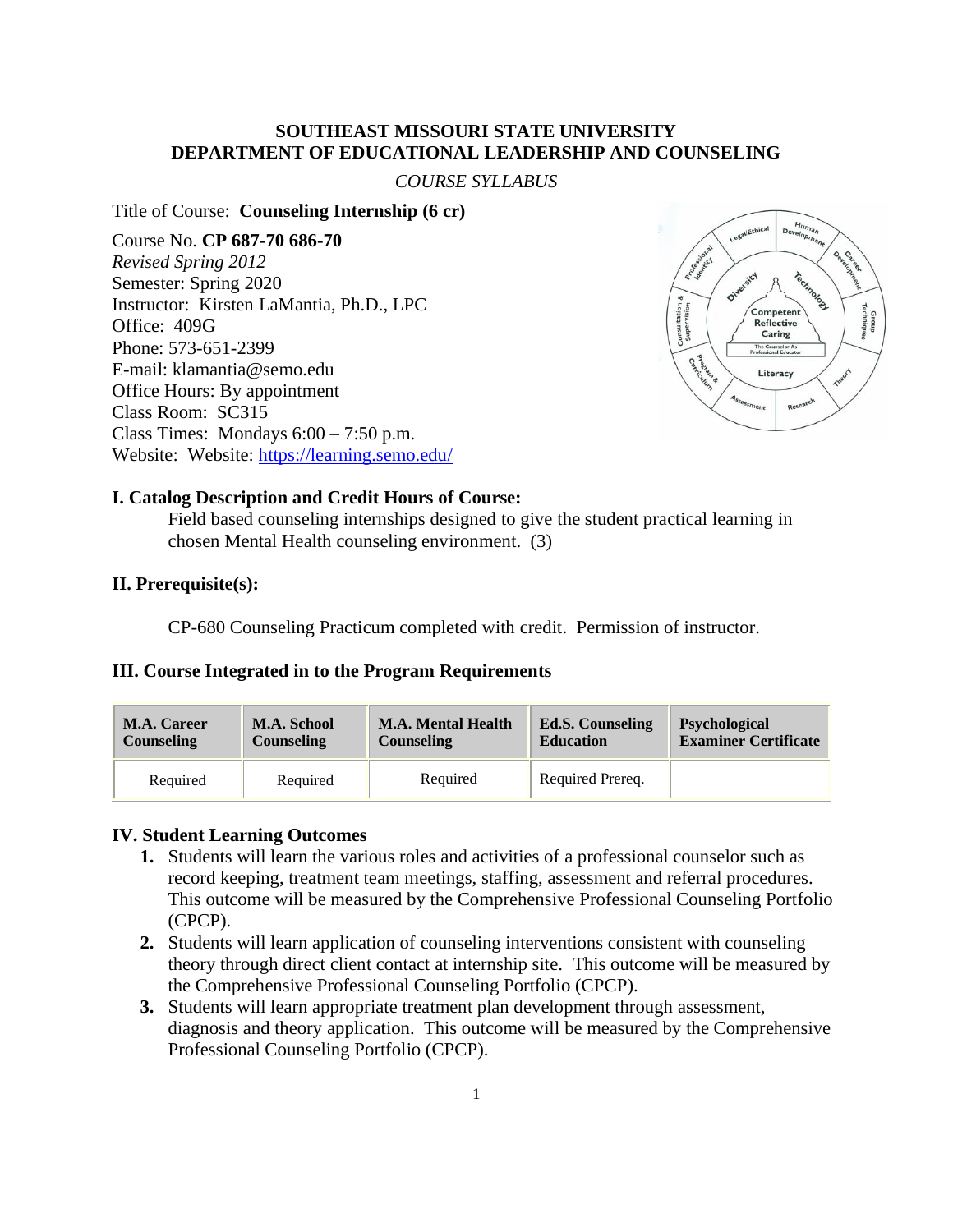## **V. Course as Relates to External Requirements**

| <b>CACREP Requirements</b> | <b>DESE Requirements</b> | <b>LPC</b>          | <b>NBCC</b>         |
|----------------------------|--------------------------|---------------------|---------------------|
| (2016)                     | (2012)                   | <b>Requirements</b> | <b>Requirements</b> |
| Internship (600 Hours)     |                          |                     |                     |

## **VI. Course as Relates to External Standards**

# **CACREP Standards (2016)**

## SECTION 3: PROFESSIONAL PRACTICE

Professional practice, which includes practicum and internship, provides for the application of theory and the development of counseling skills under supervision. These experiences will provide opportunities for students to counsel clients who represent the ethnic and demographic diversity of their community.

## INTERNSHIP

J. After successful completion of the practicum, students complete 600 clock hours of supervised counseling internship in roles and settings with clients relevant to their specialty area.

K. Internship students complete at least 240 clock hours of direct service.

L. Internship students have weekly interaction with supervisors that averages one hour per week of individual and/or triadic supervision throughout the internship, provided by (1) the site supervisor, (2) counselor education program faculty, or (3) a student supervisor who is under the supervision of a counselor education program faculty member.

M. Internship students participate in an average of 1½ hours per week of group supervision on a regular schedule throughout the internship. Group supervision must be provided by a counselor education program faculty member or a student supervisor who is under the supervision of a counselor education program faculty member.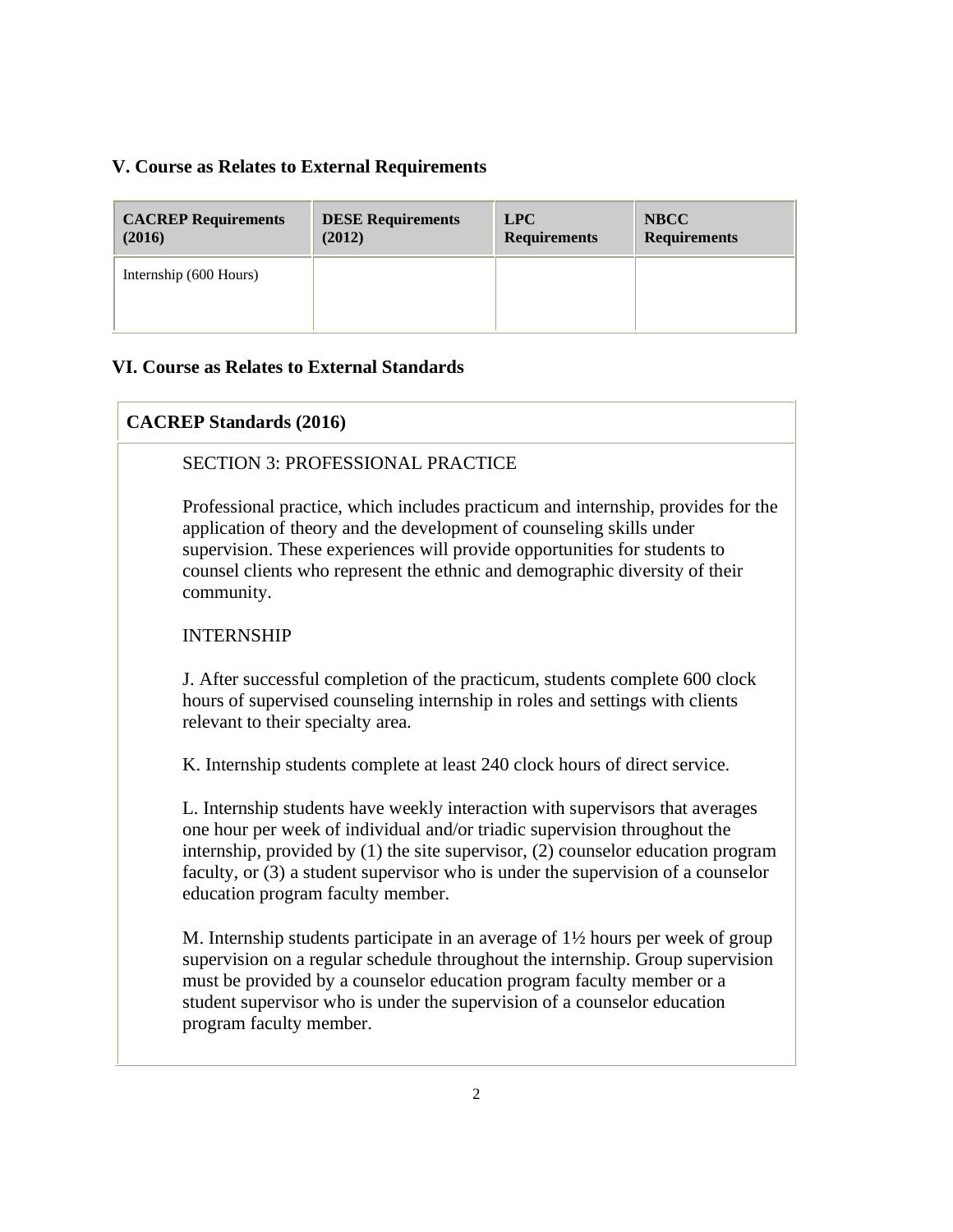# C. CLINICAL MENTAL HEALTH COUNSELING

Students who are preparing to specialize as clinical mental health counselors will demonstrate the knowledge and skills necessary to address a wide variety of circumstances within the context of clinical mental health counseling. Counselor education programs with a specialty area in clinical mental health counseling must document where each of the lettered standards listed below is covered in the curriculum.

# 3. PRACTICE

- a. intake interview, mental status evaluation, biopsychosocial history, mental health history, and psychological assessment for treatment planning and caseload management
- b. techniques and interventions for prevention and treatment of a broad range of mental health issues
- c. strategies for interfacing with the legal system regarding court-referred clients
- d. strategies for interfacing with integrated behavioral health care professionals
- e. strategies to advocate for persons with mental health issues

## **DESE Standards (2011)**

## **VII. Purposes or Objectives of the Course:**

- A. Students minimum workload will be 20 clock hours per week on site totaling 300 clock hours per semester, 120 hours will be direct service (600 hours total in two semesters for a 9 credit internship experience). Interviews will be recorded either on audio or video equipment for review by the instructor, on-site supervisor and peers. **CACREP 3.J.-3.M & C.3.a-C.3.e**
- B. Students will be expected to engage in an average of one and one half  $(1 \frac{1}{2})$  hours per week of group supervision conducted by a program faculty member and one hour per week of individual or triadic supervision throughout their internship that will be provided on a regular basis by their site supervisor. **CACREP 3.J.-3.M & C.3.a-C.3.e**
- C. Students will utilize a variety of professional resources such as assessment instruments, computers, print, audio and video media and make referrals to appropriate providers. **CACREP 3.J.-3.M & C.3.a-C.3.e**
- D. Students will deliver direct services, including preventive, developmental and remedial interventions with appropriate clientele, in an appropriate setting and with appropriate supervision. **CACREP 3.J.-3.M & C.3.a-C.3.e**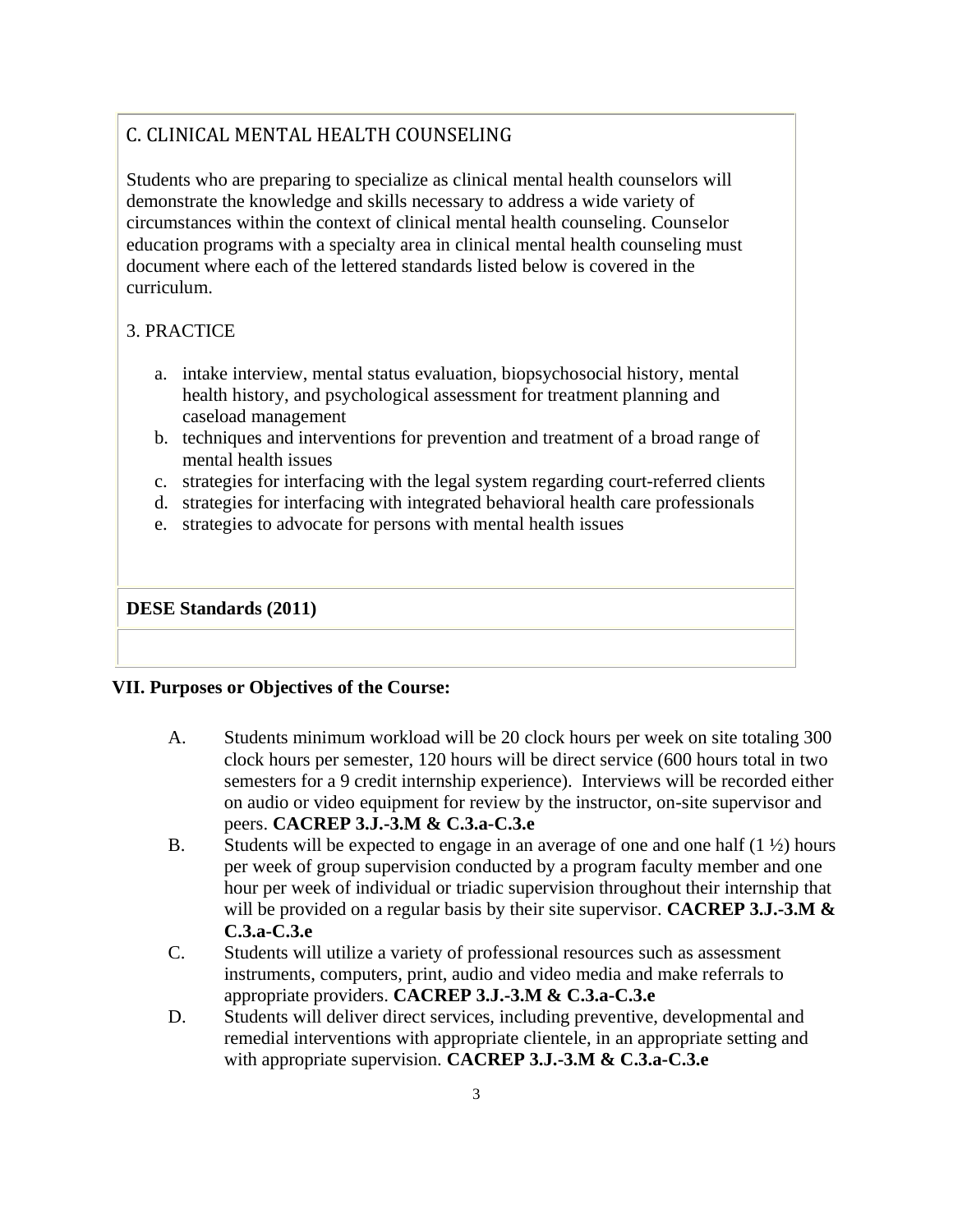- E. Students will demonstrate professional, legal, and ethical conduct. **CACREP 3.J.- 3.M & C.3.a-C.3.e**
- F. Students will integrate and synthesize previously acquired didactic and experiential learning in to all aspects of counseling by utilizing the principles of diagnosis, treatment, referral, prevention, conducting a biopsychosocial history, etc. **CACREP 3.J.-3.M & C.3.a-C.3.e**
- G. Students will demonstrate multicultural competency and the ability to modify counseling systems, theories, techniques, and interventions to make them culturally appropriate for diverse populations. **CACREP 3.J.-3.M & C.3.a-C.3.e**
- H. Students will identify and advocate for policies, programs, and services that are equitable and responsive to the unique needs of clients. **CACREP 3.J.-3.M & C.3.a-C.3.e**
- I. Students will demonstrate their ability to locate resources in the community that promotes optimal wellness for clients. **CACREP 3.J.-3.M & C.3.a-C.3.e**
- J. Students will demonstrate appropriate use of client record-keeping. . **CACREP 3.J.-3.M & C.3.a-C.3.e**
- K. Students will demonstrate their ability to screen for and provide appropriate counseling strategies when working with clients with addiction and co-occurring disorders. **CACREP 3.J.-3.M & C.3.a-C.3.e**
- L. Students will demonstrate their ability to use procedures for assessing and managing suicide risk. **CACREP 3.J.-3.M & C.3.a-C.3.e**
- M. Students will be evaluated formally by a program faculty in consultation with the site supervisor on their performance. **CACREP 3.J.-3.M & C.3.a-C.3.e**
- N. Students will demonstrate the ability to recognize their limitations as a mental health counselor and seek supervision or referral of clients when appropriate. **CACREP 3.J.-3.M & C.3.a-C.3.e**

# **VIII. Course Content or Outline: Total Internship Hours 600.**

- A. The student will deliver a total of 120 hours of direct services (during a total of 300 hours of internship), including career interventions with appropriate clientele, in an appropriate setting and with appropriate supervision.
- B. The student will complete a minimum workload of 20 clock hours per week on site totaling 300 clock hours per semester.
- C. The student will participate in an average of one hour per week of individual and/or triadic supervision provided by the on-site supervisor and an average of 1.5 hours per week of group supervision provided by the university supervisor.
- D. The student will be expected to attend counseling critique sessions, seminars, and case conferences as outlined by the instructor and the on-site supervisor.

# **IX. Textbook(s):**

Assigned Readings

# **X. Expectations of Students:**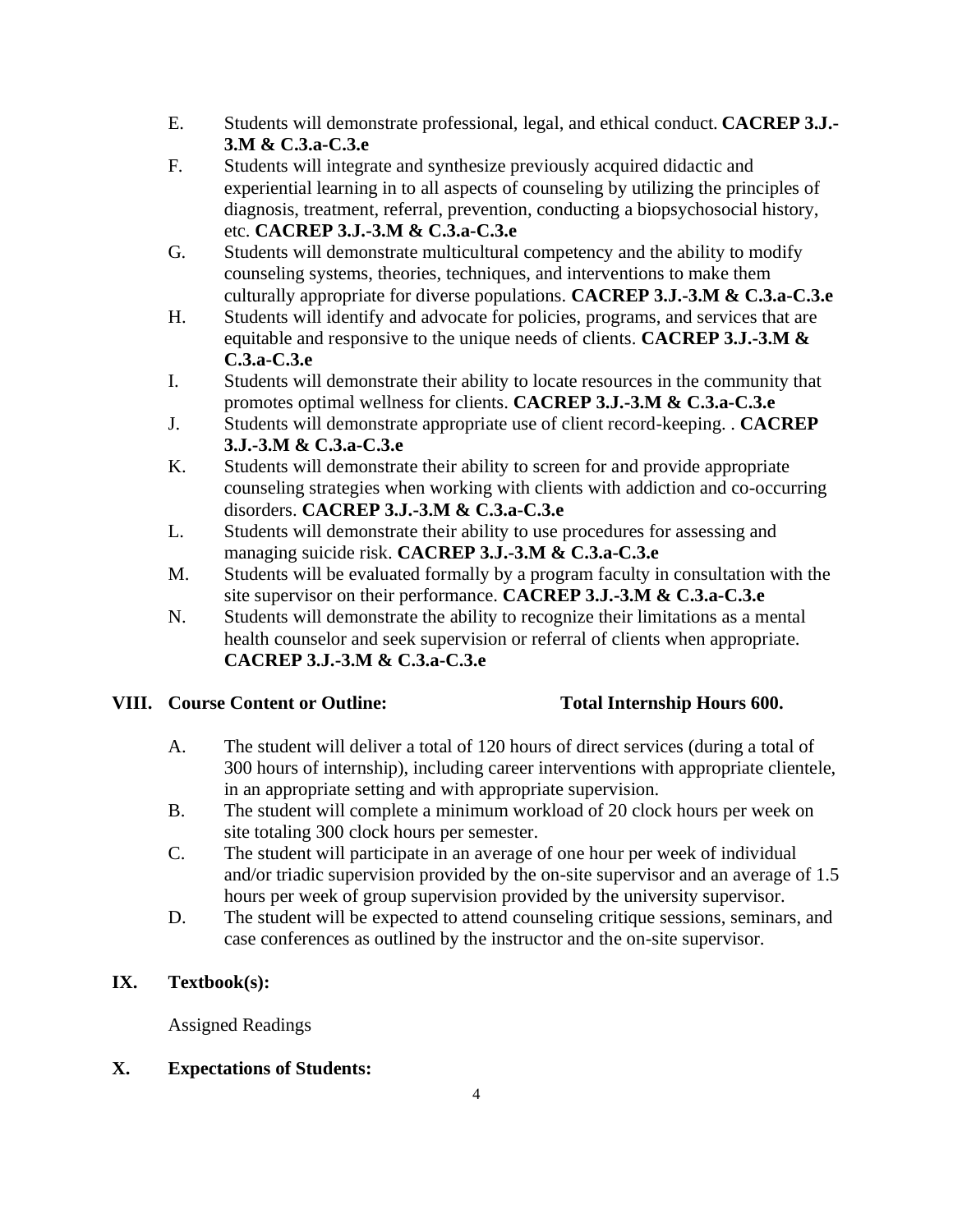- A. Students will be involved in an appropriate counseling setting for a minimum of 20 clock hours per week.
- B. Students will spend at least 40% of his/her time in direct services to clients (e.g. 120 hours of a 300 hour internship).
- C. Students will submit audio and videotapes of counseling sessions for review by the instructor, on-site supervisor and/or peers.
- D Students will attend counseling critique sessions, seminars, and films as outlined by the instructor.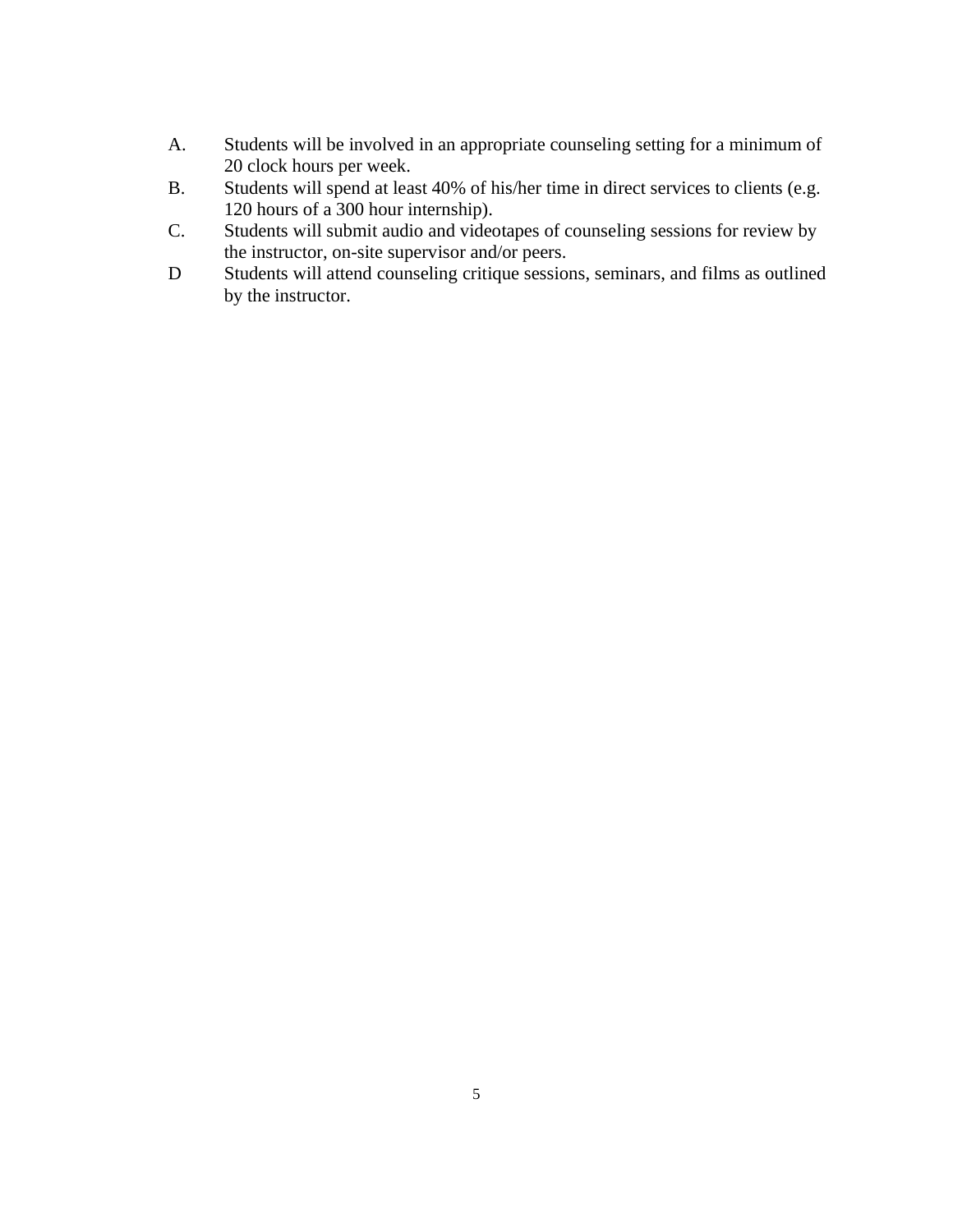- E. Students will meet for one hour per week (minimum) for individual supervision.
- F. Students will submit psychological write-ups on appropriate clientele.
- G. Students will maintain a journal pertaining to professional readings and activities.
- H. Students will have current professional liability insurance throughout the internship period.

## **Requirements**

#### *First Internship*

Each intern will develop and maintain a Professional Portfolio and a Resource Binder and bring them to each individual session with the university supervisor. This portfolio may take on several forms. Most likely a binder that includes positive information about the developing counselor. This portfolio should be professionally done and represent ones best organizational and education skills. It should be tailored to fit the intern's own need and could include anything the student wishes (Care should be taken with confidential information). However it should contain at least the following:

1. A resume or vita.

2. Log of all hours broken down by type (i.e. site time, supervision, group, individual, marriage, intake).

3. Contracts, agreements, field contract.

4. Proof of malpractice insurance.

5. Personal reading list. (Books, articles etc. that you have read to increase your knowledge.)

6. Client reading list. (Books, articles etc. that you believe would be beneficial to clients.)

7. An example of a familiar intake write up (an intake interview report).

8. At least two examples of different note taking styles that are familiar (e.g., NAP, SOAP).

9. Evaluations by site and university supervisors.

10. Two five page theory summaries. These should be based upon your readings and demonstrate understanding of the theory. (One by mid-term.)

11. Case study and self evaluation of **two** tapes presented in group supervision. These should be constructed in the following manner:

1. Counselor's Name.

2. Setting.

3. Sessions: Current and Expected.

4. Counselor's personal and professional goals. (What are you working on?)

5. Client description. Give name (assumed), age, gender, marital status, etc.

6. Diagnosis (DSM/ICD-10 or other appropriate).

7. Presenting Problem.

8. Counseling Approach.

9. Counseling Goals.

10. Counselor's Strengths.

11. Counselor's areas for improvement.

12. Areas for feedback. (What you want to know.)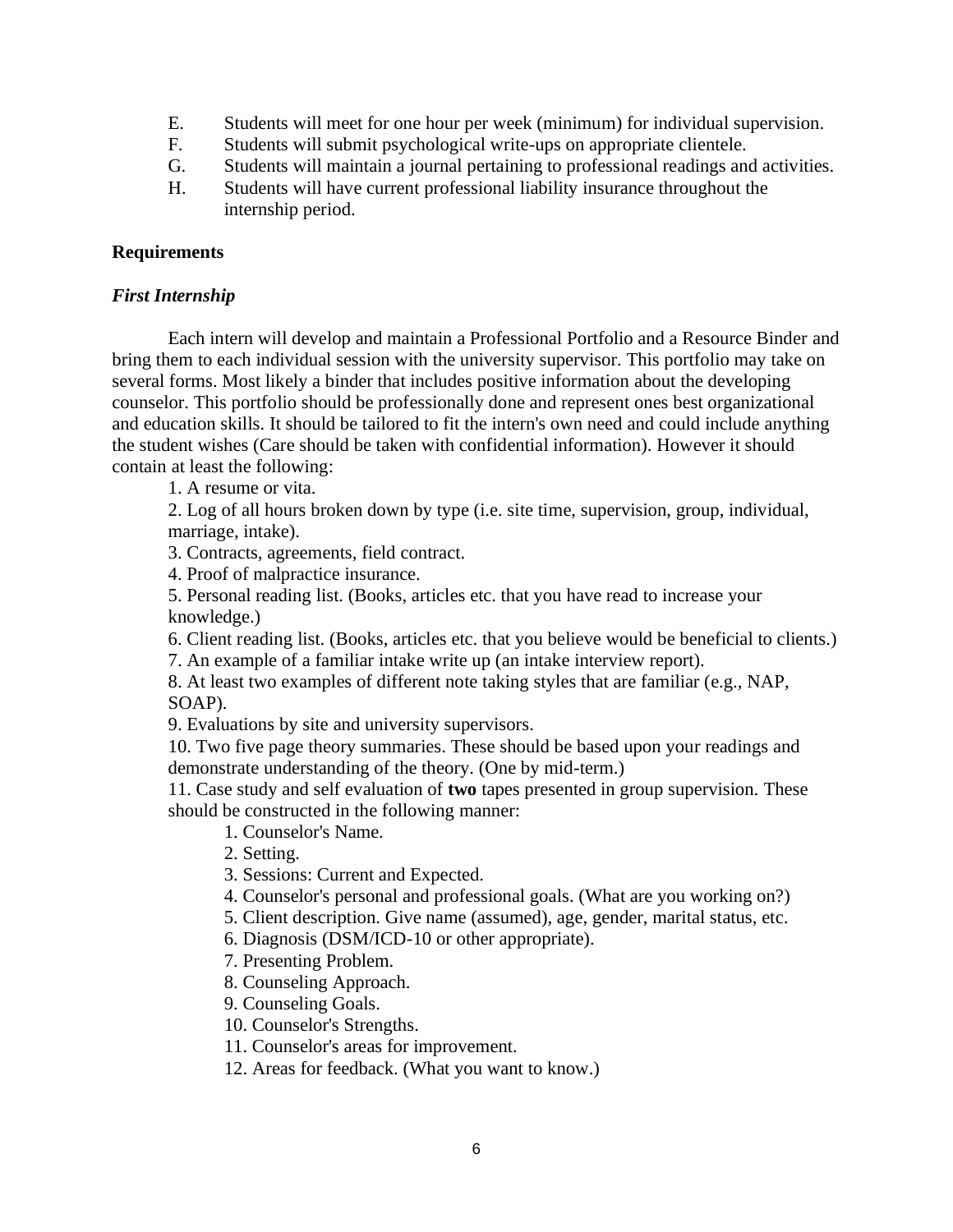# *Second Internship*

Continue with portfolio including: hours, reading lists, contract agreements, etc.

1. Evaluations from site and university supervisors.

2. Updated resume or vita and a counseling job application cover letter. (May be written specific or general.)

3. An example of a termination summary.

4. Write up and self evaluation of one additional tape presented in group supervision.

## **XI. Basis for Student Evaluation**

- A. Proficiency in helping skills and application of such to a helping model.
- B. Accountability as demonstrated through comprehensive, timely and accurate completion of narrative journal and other paperwork.
- C. Knowledge of topical issues in the field of counseling.
- D. Adherence to ACA ethical standards.
- E. Compliance with all policies and directives issued by university and site supervisors.
- F. Active participation in all supervisory sessions.
- G. Compliance with all taping requirements.
- H. Mid-term and final evaluations of site and university supervisors.

#### **Course Assignments:**

**Case Presentation (40% of Final Grade): At least Once:** Complete the Case Presentation Form created in class on the first day and posted on Moodle. Choose a specific portion of tape (at least 10 minutes) to present on and show the class. Clearly state why you chose this tape and section and what you would like feedback on.

**Theory Case Presentation (40% of Final Grade): At least Once:** Complete the Case Presentation Form and Theory Presentation Form created in class and the on the first day and posted on Moodle. Choose a specific portion of tape (at least 10 minutes) to present on and show the class. Clearly state what your theory is, how it fits your personhood, and how it is exemplified within the tape.

**Attendance and Professional Conduct (20% of Final Grade):** Evaluations, site feedback, attendance, professional conduct are evaluated for the final 20% of your grade.

*Final letter grade:* 91% to 100% -- A 81% to 90% -- B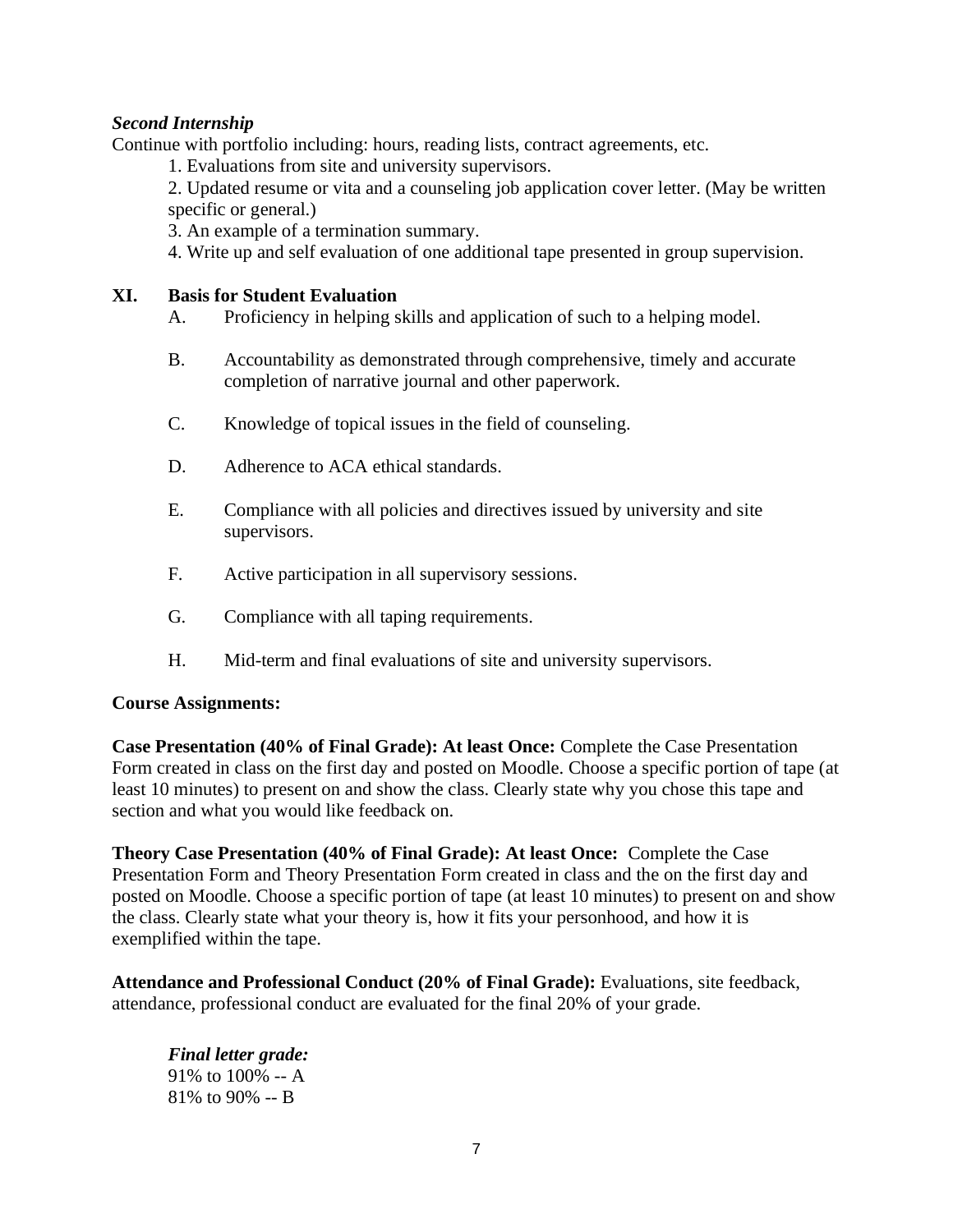71% to 80% -- C 0% to 70% -- F

*Note: The section "Basis for Student Evaluation" is given as a general guideline. Course assignments and the exact final letter grade are at the discretion of the instructor. Each instructor will include assignment information and grading procedure in this section in the specific course syllabus handed out at the beginning of each semester.*

# **XII. Methods of instruction**

A combination of:

Classroom lectures and discussions Classroom experiential exercises Web-assisted instructions and tests/exams

- **XIII. Academic Honesty –** Southeast Missouri State University expects all students, faculty and staff to operate in an honest and ethical manner. Academic dishonesty is a very serious offense because it undermines the value of your education and the education of others. Students who engage in academic dishonesty face significant penalties. Forms of academic dishonesty include, but are not limited to, plagiarism, cheating, contract cheating, misrepresentation, and other actions you take. Some of these are defined below:
	- Plagiarism means passing off someone else's work as your own, whether it is intentional or unintentional.
	- Cheating includes copying from another person or source of information to meet the requirements of a task.
	- Contract cheating is paying someone else or a company to do your work.
	- Misrepresentation means you are posing as someone else or someone else is posing as you to complete a task.
	- Collusion means working with one or more people to cheat. If you help someone cheat or plagiarize you will face the same penalties.

For more information, visit the Responsible Redhawks Code of Conduct <http://www.semo.edu/responsibleredhawks/code-of-conduct.html> or the Faculty Handbook Section (D) on Academic Honesty<http://www.semo.edu/facultysenate/handbook/5d.html>

- **XIV. Accessibility –** Southeast Missouri State University and Disability Services are committed to making every reasonable educational accommodation for students who identify as people with disabilities. Many services and accommodations which aid a student's educational experience are available for students with various disabilities. Students are responsible for contacting Disability Services to register and access accommodations. Accommodations are implemented on a case by case basis. For more information, visit<http://www.semo.edu/ds/> or contact Disability Services at 573-651-5927.
- **XV. Civility –** Your university experience is purposely designed to introduce you to new ideas, help you think effectively, develop good communication skills, evaluate information successfully, distinguish among values and make sound judgements. Doing this well requires respectful and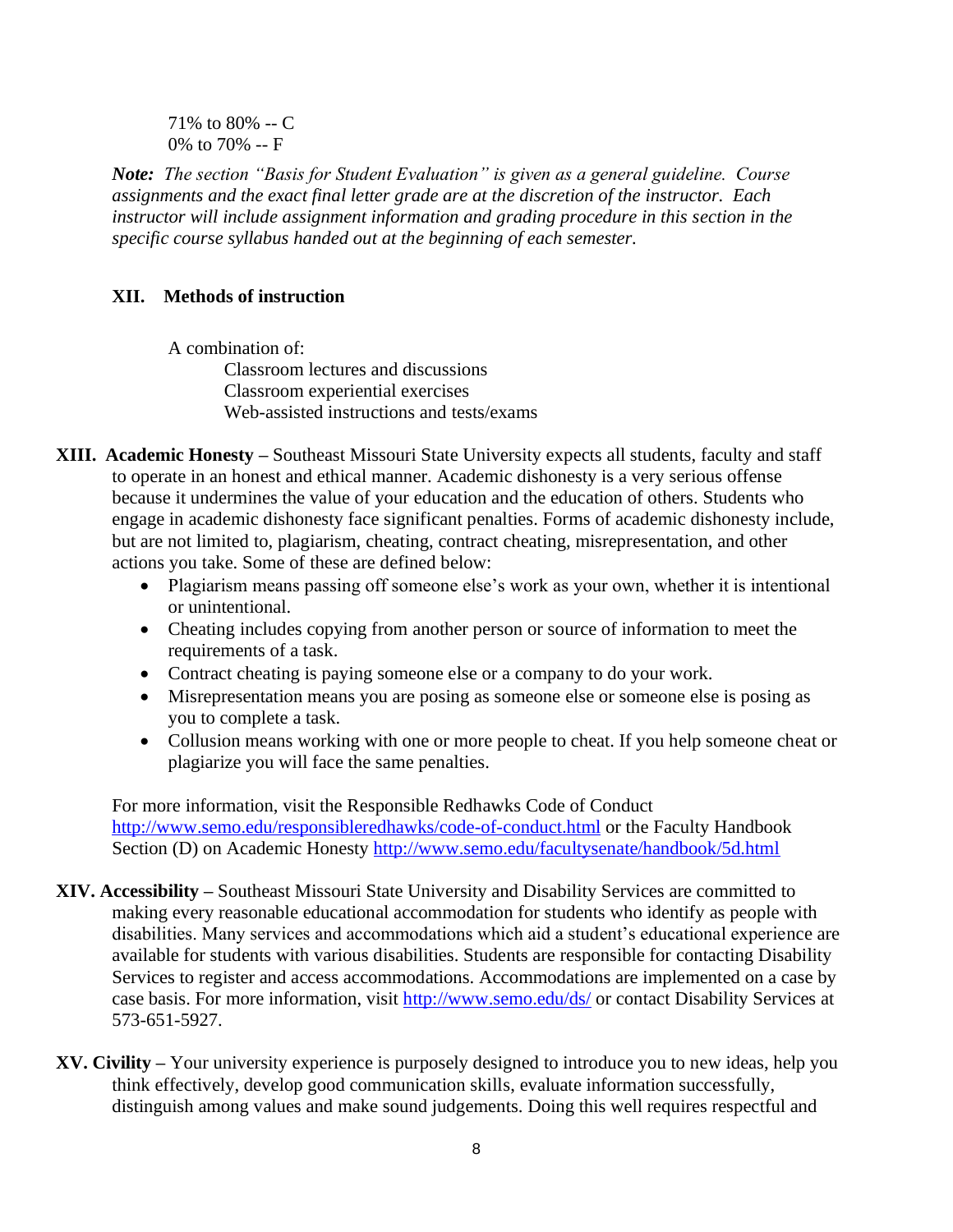courteous discussion among and between students and the instructor. Together, we must create a space where we acknowledge and respect others have different experiences, perspectives and points of view. Disagreements are likely. Mutual respect for one another and a willingness to listen are important. Remember, you are responsible for your behavior and actions. There is a no tolerance policy on bullying or harassment of any kind. Additional information on student conduct may be found at: <http://www.semo.edu/pdf/stuconduct-code-conduct.pdf?ver=1.0> and [http://www.semo.edu/pdf/Conduct\\_Faculty\\_Resource\\_Guide.pdf](http://www.semo.edu/pdf/Conduct_Faculty_Resource_Guide.pdf)

Further, it is to be expected that the instructor will treat all students with dignity and respect – it is also expected that the students will treat both the instructor and other students with this same respect. In order to facilitate this process more effectively, students are asked the following: 1) before class turn off all pagers and cell phones; 2) refrain from text messaging during class; 3) avoid distracting behavior (e.g. popping gum, noisy eating, and clipping fingernails); 4) minimize side conversations; and, 5) maintain respectful interactions. Finally, personal harassment of any kind will not be tolerated.

**XVI. Mandatory Reporting –** I will keep information you share with me confidential to the best of my ability, but as a professor I am legally required to share information about sexual misconduct and crimes I learn about to make our campus and community safe for everyone.

#### **XVII. Counselor Dispositions**

Counselor Dispositions, as assessed within Counselor Education are guided by the central core of the Counseling Conceptual Framework. The beliefs and attitudes related to the areas of *competence, reflection and caring*, are the guiding influence with the eight foundational counselor dispositions assessed throughout the program. These are: 1) Genuineness, 2) Congruence, 3) Non-judgmental Respect, 4) Emotional Awareness, 5) Ethical Understanding, 6) Concreteness, 7) Empathy, and 8) Professional Commitment. See [http://www.semo.edu/pdf/EduLead-](https://exchange2010.semo.edu/owa/redir.aspx?SURL=2GupHz4GuED-_NtCNM3cgIEpqTSFfV4WYHRDQKe_SeSFwmzBIiHTCGgAdAB0AHAAOgAvAC8AdwB3AHcALgBzAGUAbQBvAC4AZQBkAHUALwBwAGQAZgAvAEUAZAB1AEwAZQBhAGQALQBTAHQAdQBkAGUAbgB0AEgAYQBuAGQAYgBvAG8AawBSAGUAdgBpAHMAaQBvAG4AcwAyADAAMQA1AF8AQQBjAGMAZQBwAHQAZQBkAEMAaABhAG4AZwBlAHMALgBwAGQAZgA.&URL=http%3a%2f%2fwww.semo.edu%2fpdf%2fEduLead-StudentHandbookRevisions2015_AcceptedChanges.pdf)

[StudentHandbookRevisions2015\\_AcceptedChanges.pdf](https://exchange2010.semo.edu/owa/redir.aspx?SURL=2GupHz4GuED-_NtCNM3cgIEpqTSFfV4WYHRDQKe_SeSFwmzBIiHTCGgAdAB0AHAAOgAvAC8AdwB3AHcALgBzAGUAbQBvAC4AZQBkAHUALwBwAGQAZgAvAEUAZAB1AEwAZQBhAGQALQBTAHQAdQBkAGUAbgB0AEgAYQBuAGQAYgBvAG8AawBSAGUAdgBpAHMAaQBvAG4AcwAyADAAMQA1AF8AQQBjAGMAZQBwAHQAZQBkAEMAaABhAG4AZwBlAHMALgBwAGQAZgA.&URL=http%3a%2f%2fwww.semo.edu%2fpdf%2fEduLead-StudentHandbookRevisions2015_AcceptedChanges.pdf)

## **XVIII. Student Success:**

This course uses SupportNET, Southeast's student success network, to improve communication between students, faculty and staff on campus. You'll get emails through SupportNET with information about resources or concerns. Please read these emails they are sent to help you succeed! You can access SupportNET through your portal, Moodle or directly at supportnet.semo.edu to see any academic alerts, ask for help and to access resources to support your success at Southeast.

## **XIX. Course Schedule**

**Details regarding the schedule will be discussed during our first face to face class.**

**Typical Weekly Supervision Schedule:**